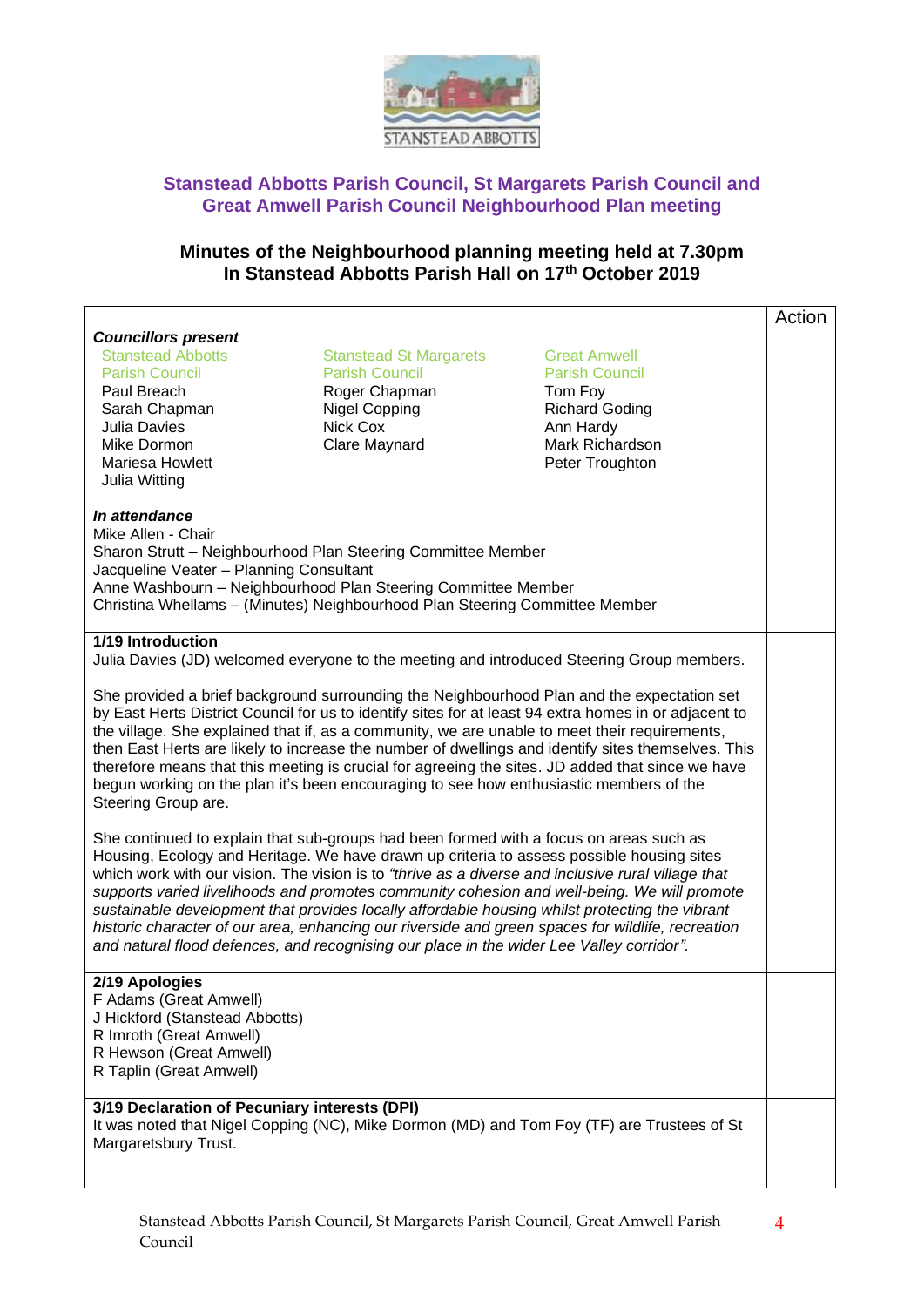

#### **4/19 – To consider the criteria devised by the Neighbourhood Planning Steering Group for selecting sites for development within the Neighbourhood Plan Area.**

- 1. Anne Washbourn (AW) and Sharon Strutt (SS) presented the Site Selection and Assessment Process. They explained that the reason for carrying out the process was because we need to provide for at least 10% growth in Stanstead Abbotts. This equates to at least 94 new dwellings, as outlined in the District Plan and which is our target figure. The new dwellings need to be completed between 1 April 2017 and end March 2033 and that sites must be available i.e. landowner is agreeable or actively seeking to develop their site.
- 2. The steps in how the process has been achieved were explained at the meeting. This began with site identification, carried out by four methods:
	- (i) walkaround,
	- (ii) public consultation & survey,
	- (iii) call for sites and
	- (iv) sifting through planning applications.
- 3. After sites were collated, the site assessment process began and this included a 3-stage process:
	- (i) initial sift,
	- (ii) critical criteria only,
	- (iii) full site assessment.
- 4. At each stage, the team had to agree the form the assessment would take and at each stage several sites were eliminated. After completing the full site assessment for each of the remaining sites, they were ranked according to score. The team are currently at the site selection stage with discussions with the LPA and public consultation still to take place. Following on from that the team will develop policies and site allocations.
- 5. Stage 1 AW referred to Map 1 in the presentation and explained that 58 sites were initially identified. At the stage 1 sifting process, this was reduced to 46 sites.
- 6. Key considerations for housing sites were then looked at (outside green belt, brownfield, outside flood zone 3, preventing coalescence, attracting affordable housing, and the proximity to settlement boundary).
- 7. Stage 2 the team had felt that there were still too many sites to take to full site assessment and that there were a number of critical criteria that would make a site unsuitable. Once the critical criteria sifting process was complete, there were a total of 31 sites (as indicated on the map 'Round 2' circulated prior to the meeting).
- 8. Stage 3 the team then developed an assessment criteria matrix (circulated prior to the meeting) and had tested its effectiveness on one site scored independently by several team members.
- 9. Members at the meeting asked for clarification on what ribbon development referred to in the matrix (point 2.1). This is a single line of dwellings extending a settlement along a road without using the land behind.
- 10. Members at the meeting asked for clarification on what 30dph referred to in point 2.9 of the matrix. This was reported to be 30 dwellings per hectare.
- 11. SS continued to explain that the sites were then placed in a ranking order and those that achieved the highest scores are those known to be available and, with either planning permission, or advanced architectural drawings. It was further clarified that sites need to be available, and that the team have not investigated ownership of all sites or the willingness of all owners to put their sites forward at this stage but would start that process now.
- 12. SS followed on to present a map showing the top ranked sites and the team's preferred sites. She explained that sites are largely within the settlement boundary or very close to it and that there were minimal sites within flood zones. It was noted that this map had not been circulated prior to the meeting.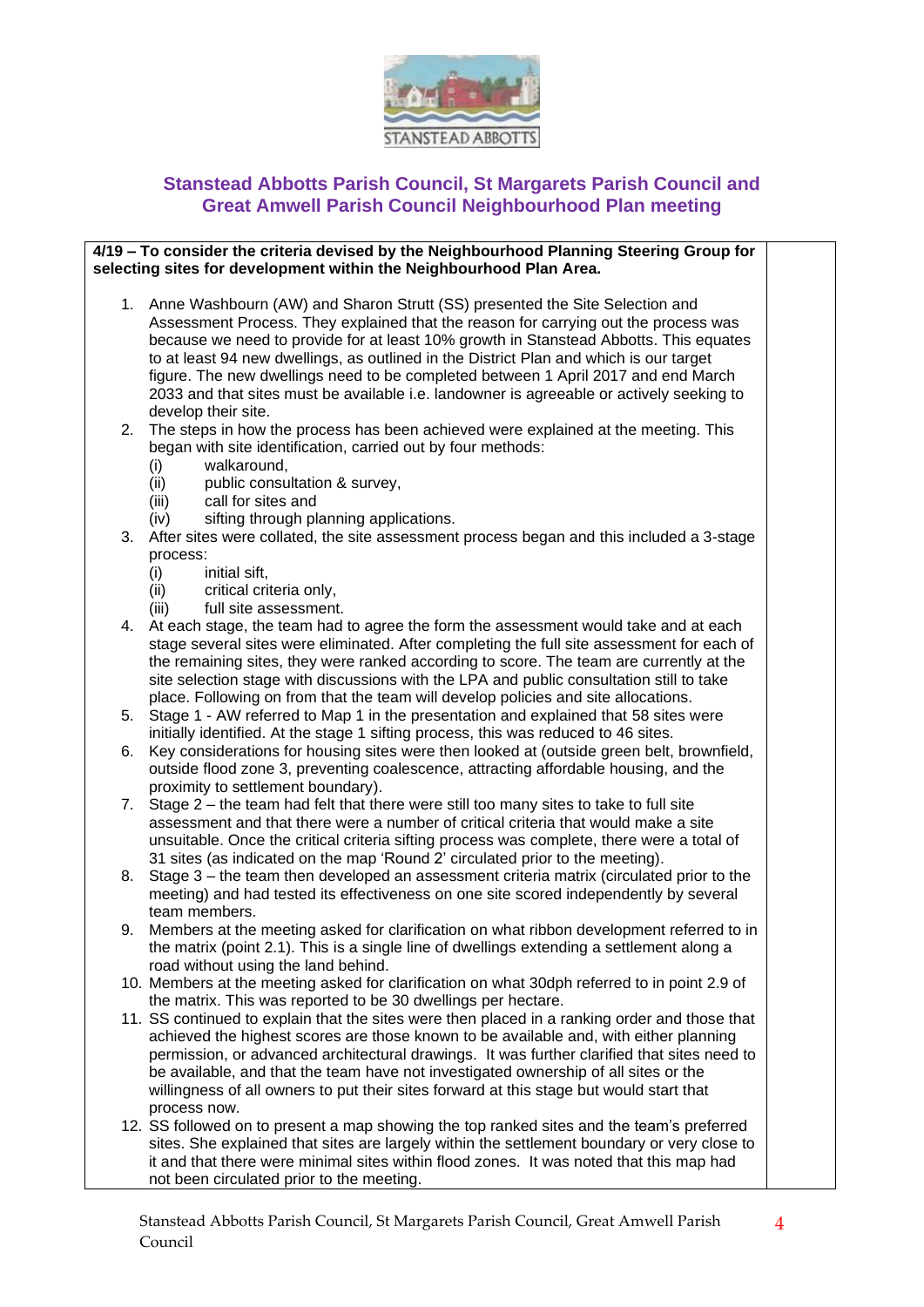

- 13. The next step is for the team to seek parish council approval at this meeting. Once this is achieved, then landowners would be contacted, consultations with LPA will be held, the team will begin developing policies for each site, then public consultation will take place. The parish councils would be asked for their approval of a final list of sites before the Regulation 14 statutory consultation.
- 14. Mike Allen (MA) thanked the presenters for their presentation and for the work carried out to date. He invited members to ask questions.
- 15. Julia Witting (JW) and Paul Breach (PB) asked how the team had reached the conclusions they had, as they didn't feel they had sufficient information to vote and were concerned that a large site (C2) had now been removed from the sites list. AW explained that there were 8 people on the housing sub-group, all of whom had agreed the scoring and together they had identified measurable questions (e.g. whether there was a flood risk) based on the Environment Agency map, and added that the level of detail presented should provide sufficient information. TF added that the sub-groups have put in hours of work with a lot of robust arguments to agree the scores, and that it's not feasible to go through such a level of detail at this forum. The Steering Group representatives acknowledged that the spreadsheet of the other sites we have considered should be available at the consultation. NC (NJC) felt that it would have been preferable for the extra information presented at the meeting, to have been circulated in advance, in order for decisions to be made. However, all acknowledged that this process is not set in stone at this stage and that further information can be passed on to members for their consideration. It was agreed that if there were any sites of immediate concern, that we could review them at the meeting via the matrix.
- 16. Mariesa Howlett (MH) enquired about the weighting for each point. Jacqueline Veater (JV) explained that the team had not used weightings, just scores (between 0 and 4) for each site, against the assessment criteria. The output was a continuous list of site scores that go down gradually without the need to differentiate between them further. PB also noted that the public's view on the potential location's represented just one component out of 19 in the assessment criteria.
- 17. JW asked about the impact on traffic and parking as she had been aware that the development in Chapelfields had caused difficulties for residents parking, and that there were similar issues in Millers Lane and South Street. From the information that has been presented, she felt that development sites were mostly to the east of the village increasing traffic flow through the village. JV explained that the approximate number of homes is 94 which is a small number compared to the size of the village. Parking provision should be in accordance with EH Parking Standards and those standards should sufficiently stop overflow parking. Clare Maynard (CM) added that in November, JD and herself will be attending a meeting with East Herts in relation to parking, and that there is ongoing work in relation to speeding, traffic, etc.

#### 18. **Recommendation** 1 -

**(i) That the site assessment criteria for the current sites and any sites that may come forward before the submission of the Neighbourhood Plan to East Herts District Council should be approved.**

**Great Amwell PC – Approved**

**Stanstead St Margarets PC – Approved** 

**Stanstead Abbotts – Approved** 

**5/19 To consider the sites put forward for housing development within the Neighbourhood Plan designated area**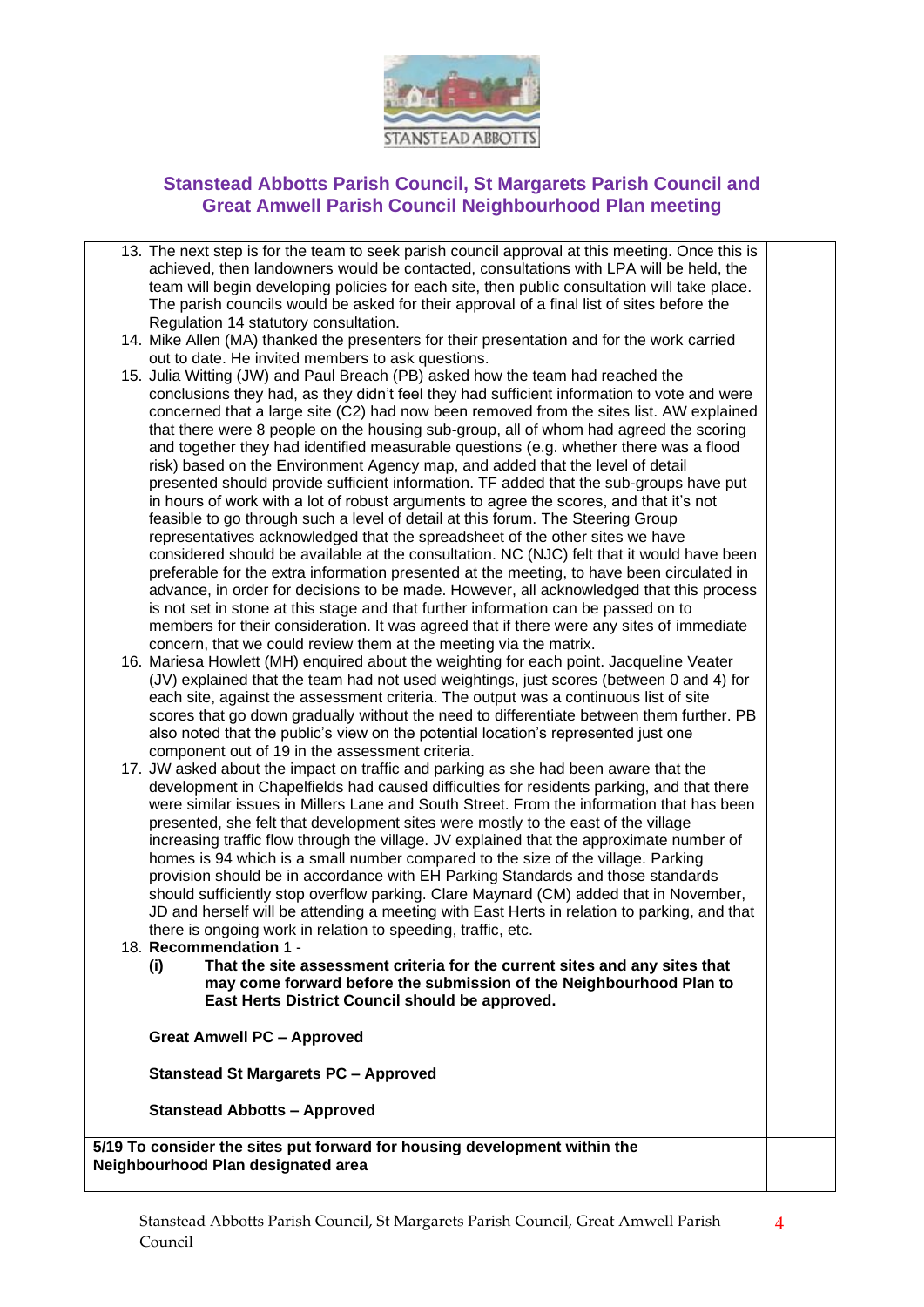

- 1. NJC raised his concern about site 28 (The Wilderness) as there has been an active campaign to stop this development and wanted to understand why it was included within the plan. The site assessment ratings matrix was reviewed for this site. It was noted that for point 2.11 the score given was 4 based on the environment agency map and that laying surface water, which the site regularly experiences, does not fall within the criteria. The total score for this particular site was 62.
- 2. It was noted that this site is woodland and could provide community infrastructure if it's not currently accessible by the community. The Ecology sub-group have been identifying green spaces but it is not possible to allocate this site as greenspace as it is unfortunate that a planning application for this particular site had already been submitted.
- 3. MA acknowledged that the criteria consolidates a lot of information on the sites and by reviewing the site at this meeting, it confirmed the criteria works.
- 4. PB asked for the site C2 (land south of Station Road) to be reviewed at the meeting using the matrix. The total score was 46. PB noted that 48 is the cut-off point on the Site Assessment Ratings List and that the developer had put forward 120 dwellings for the site. PB pointed out that the exclusion of C2 by a narrow margin was, in his view, premature as it offered an entirely different model of achieving the targeted increase in housing. PB requested that Stanstead Abbotts PC hold further discussions on the proposal as a whole to consider whether it was in the best interests of that Parish.
- 5. MA asked for site C1 (Marsh Lane) to be reviewed as there were some concerns about its score. This site was of an area and size that could contribute to improved infrastructure. There were queries as to whether private roads were considered in the assessment criteria. The team felt the criteria covers it adequately but noted that this matter would be considered at a planning application stage. The total score was 50, the site was partly in a flood zone 3 although it was noted that the actual area of building would be outside this. and falls in a greenbelt area which served no green belt purposes.
- 6. **Recommendations**
	- **(ii) The list of sites put forward should be approved for the purpose of consultation with the public.**

**Stanstead Abbotts PC – Approved, by 4 votes to 2 with council members JW and PB voting against. They endorse the model but in the public consultation process would like it made clear and transparent that, had C2 scored 2 points more, it would have been included in the list of sites.** 

**Great Amwell PC – Approved. In terms of site C2, there had been a robust exchange of views as to its score on adjacency to the village, and felt that the scores should not have been so generous, with it potentially scoring 45 or less.**

**Stanstead St Margarets PC – Approved, but they object to site 28.**

**(iii) That the final list of sites along with other policies in the Neighbourhood Plan and Action Plan are presented to a future meeting of the three Parish Councils.** 

**Great Amwell PC - Approved**

**Stanstead Abbotts - Approved**

**Stanstead St Margarets – Approved**

7. MA thanked attendees for their attendance and participation. The meeting closed at 10.13pm